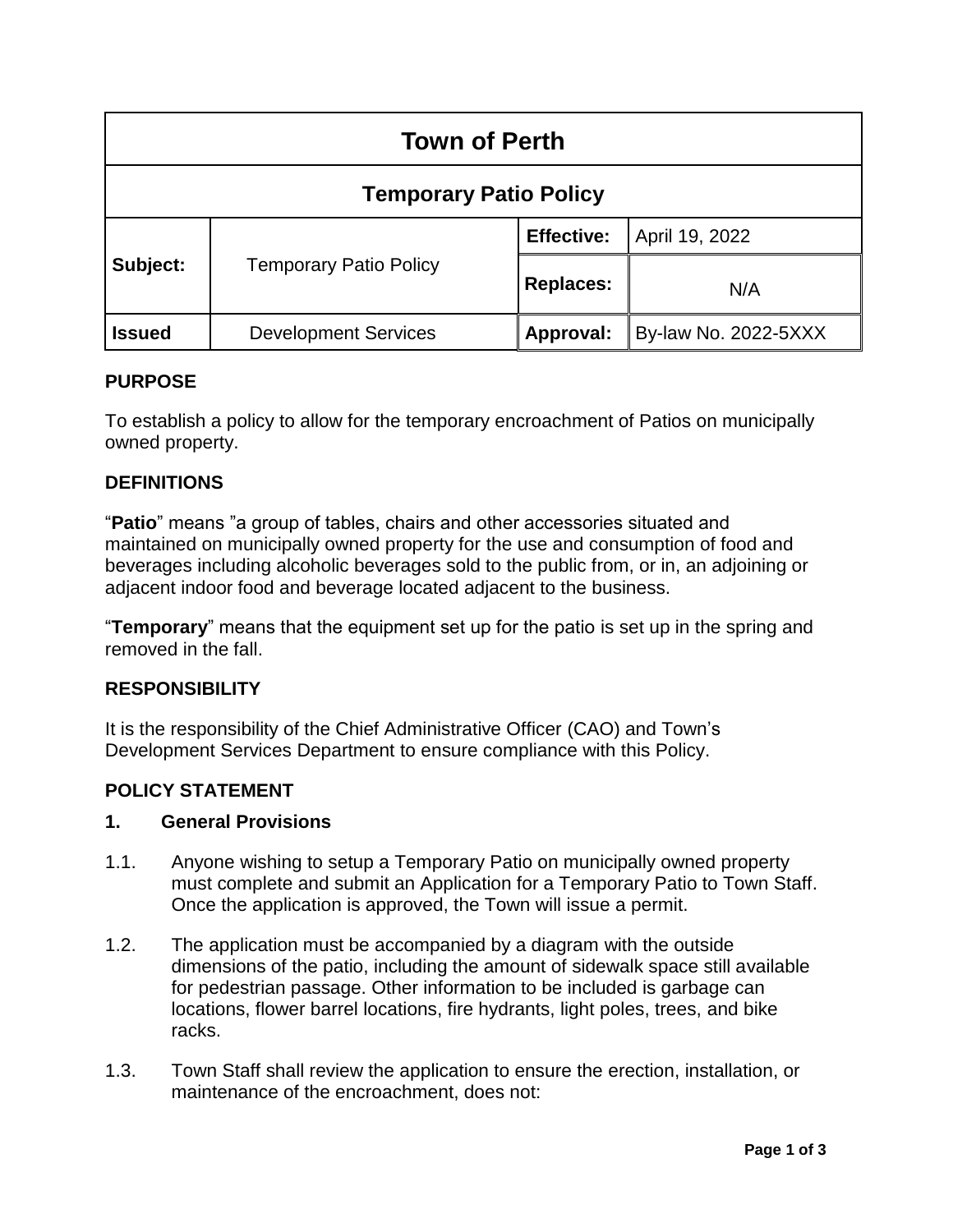- 1.3.1. Interfere with the Town's intent and purpose in holding the Town owned land;
- 1.3.2. Interfere with the 1.5 metre minimum clear width required for exterior passageways;
- 1.3.3. Create an unsafe condition;
- 1.3.4. Create liabilities for which the Town cannot assign full responsibility to the owner of said encroachment;
- 1.3.5. Create a situation that is contrary to any Town By-law, Town Policy or Resolution, or any Provincial or Federal regulation or legislation;
- 1.3.6. Interfere with work, plans, efforts, or initiatives of the Town to maintain Town owned lands; or
- 1.3.7. Interfere with any utility or other similar installation located on Town owned lands.
- 1.4. The application will be approved for one calendar year and a new application will be required for each subsequent year.
- 1.5. Patio operators must carry the following general liability insurance:
	- 1.5.1. Minimum of \$5,000,000 if serving Alcohol; or
	- 1.5.2. Minimum of \$2,000,000 if not serving alcohol.

As part of the application process, a Certificate of Insurance must be provided naming the Town of Perth as additional insured.

- 1.6. Music or other entertainment provided for patrons of a temporary Patio shall not be amplified or create a nuisance to abutting property owners. The Town reserves the right to revoke permits, without reimbursement of fees, where this nuisance occurs. Nuisance may include, but shall not be limited to, police reports of loud, boisterous, or unreasonable noise, offensive language or other disruptive behaviour.
- 1.7. The Town and all public utility agencies retain the right of access to the approved temporary patio area for the installation, maintenance and repair of pipes, cables, wires, poles, hydrants, etc., as necessary. In case of emergency, no notice will be given. For scheduled work, a minimum notice of forty-eight (48) hours will normally be given.
- 1.8. The Town retains a right of access over, to and upon a temporary patio area for emergency vehicle access
- 1.9. Decking requires approval through the permitting process.